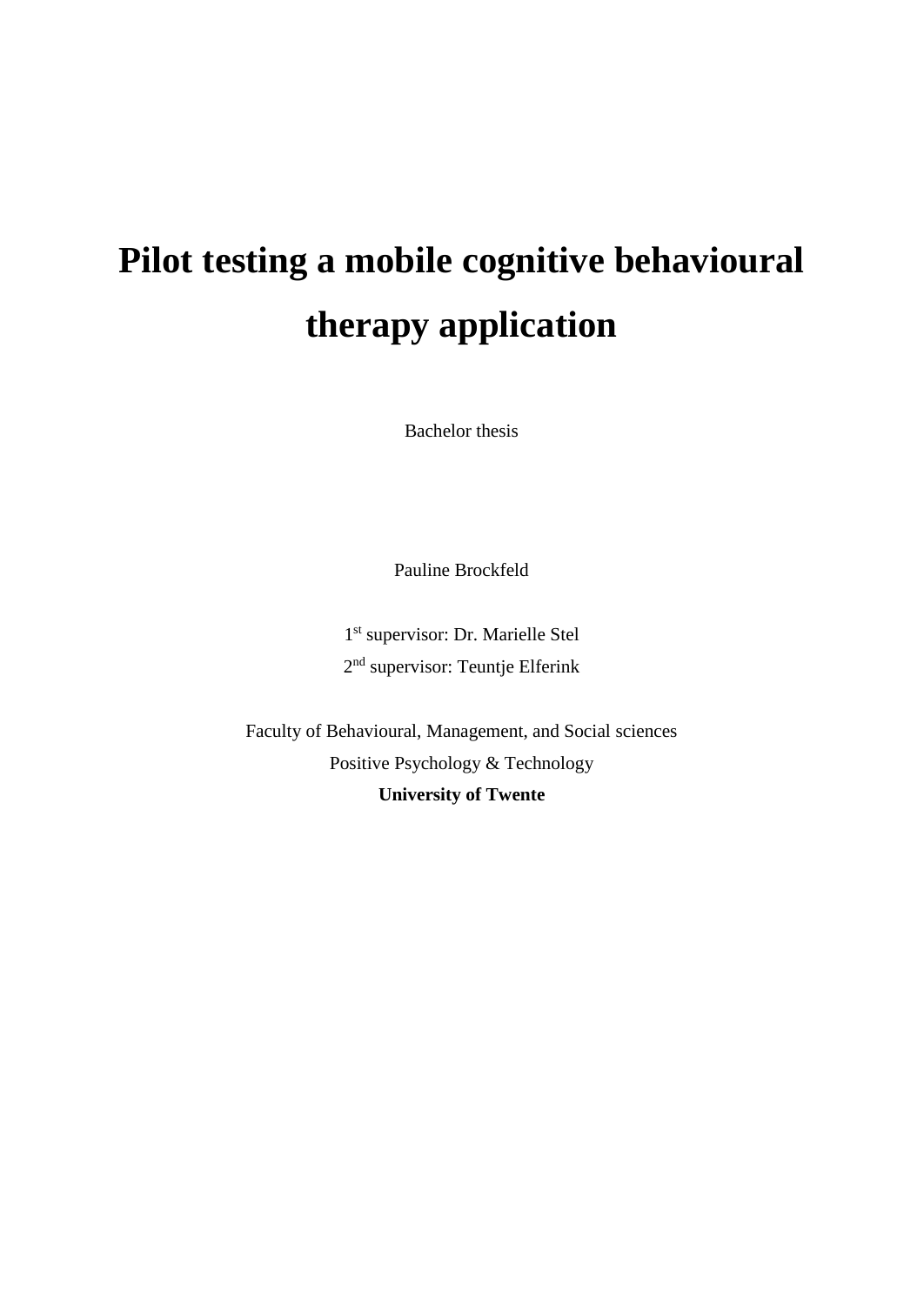# **Table of Contents**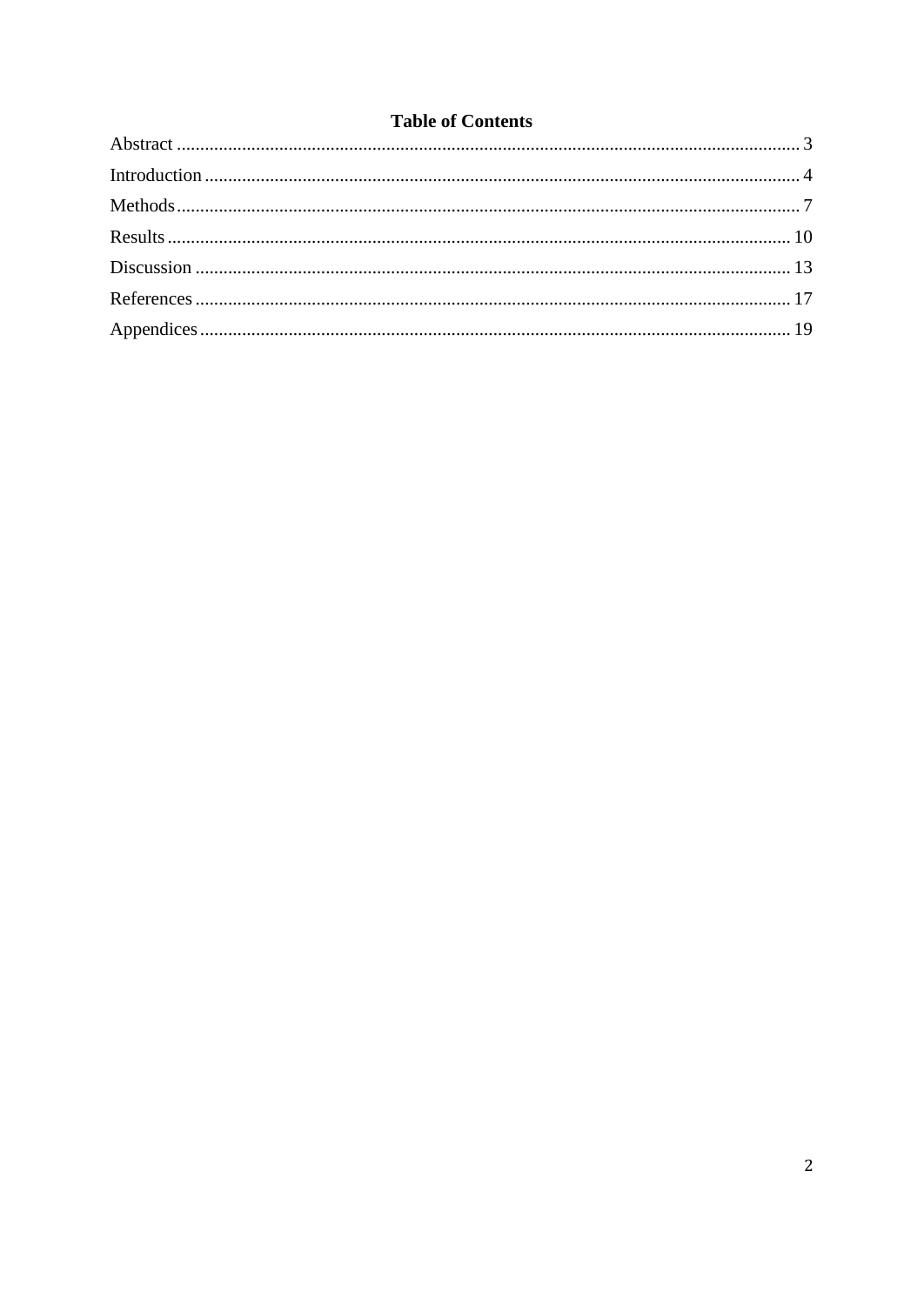#### **Abstract**

<span id="page-2-0"></span>Many people suffer from mental health problems, and interventions can be used to enhance mental well-being. Studies have shown that web-based interventions can be successful in treating mental disorders, however, no studies were found regarding short CBT interventions delivered on an app on the smartphone of participants. In this study a two-week long mobile cognitive behavioural therapy intervention was tested. The intervention was tested in a nonclinical sample who are university students, as they are in a stressful period of time which can be a risk factor for developing mental health problems. Ten participants were recruited who filled out a questionnaire, then used the app for two weeks, and afterwards they did the questionnaire again. The pre- and post-test measured positive and negative affect (PANAS), mental health (MHC-SF), anxiety (GAD-7), and depression (PHQ-9), the post-test had an additional engagement questionnaire. The post-test was followed by a short semi-structured interview to investigate positive and negative aspects about the app and how it can be improved. The results showed no improvement in mental health and engagement was low. The interviews showed that participants had good ideas for improvements for the app. Participants in this study had no mental health problems and no problems with automatic thoughts, which could have resulted in low engagement, both could be factors leading to the low effectiveness of the intervention.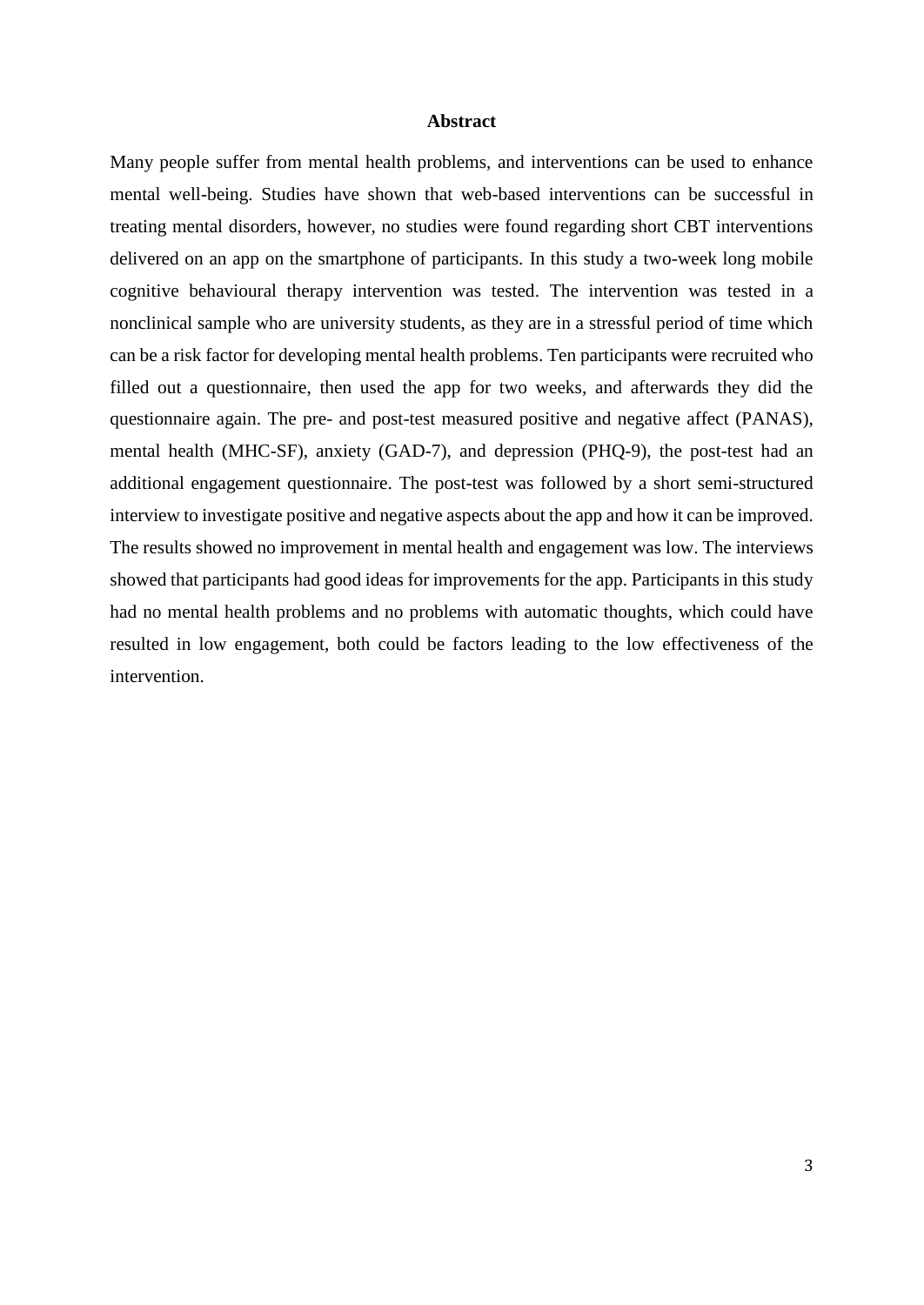#### **Introduction**

<span id="page-3-0"></span>Mental well-being can be defined as optimal functioning that allows humans to live effectively, to be satisfied in life, and to experience genuine happiness (Teh, Archer, Chang, & Chen, 2013). The World Health Organization defines mental health as "a state of well-being in which an individual realizes his or her own abilities, can cope with the normal stresses of life, can work productively and is able to make a contribution to his or her community" (WHO, 2018, para.2). It is said to reduce perceived stress and improve physical health (Teh, Archer, Chang, & Chen, 2013). Therefore, mental well-being is something one should strive for or maintain.

 Furthermore, improving mental well-being can protect individuals against developing mental disorders, from which around 25% of people living in Europe suffer each year. This is important, as mental disorders can display a huge burden, both to society and the individual itself. They are the main cause for disability and early retirement, can cause other mental and physical illnesses, and can lead to a shorter life expectancy (WHO, 2015). One way to prevent and avoid mental disorders is to have a good mental health.

 Interventions can enhance mental health. These interventions are often four to fifteen weeks long and can be very time consuming (Carlbring, Andersson, Cuijpers, Riper, & Hedman-Lagerlöf, 2018). This is however not feasible to all individuals. Some simply do not have enough time to participate, and to raise participation, one could use a shorter intervention which can be as effective as the longer one (Carmody, & Baer, 2009). These shorter interventions are called micro-interventions which differ from "standard intervention packages in terms of the depth of treatment content, expectation of time-course of treatment outcomes, and timing of content delivery" (Fuller-Tyszkiewicza et al., 2019, p.59). They can be useful for patients with milder symptoms of mental illnesses, can also be used as an addition to more complex and longer therapy forms, or while waiting for a possibility to have actual face-to-face therapy. Studies show that these short interventions using strategies like identifying and challenging negative beliefs, increasing activity levels (with a focus on enjoyable activities), relaxation exercises, and increasing assertiveness can improve mental health symptoms such as depression, stress, negative affect, anxiety and psychotic symptoms (Fuller-Tyszkiewicza et al., 2019).

 Studies revealed that online psychological interventions can be effective in comparison with regular face-to-face therapy. However, one has to keep in mind that both forms only have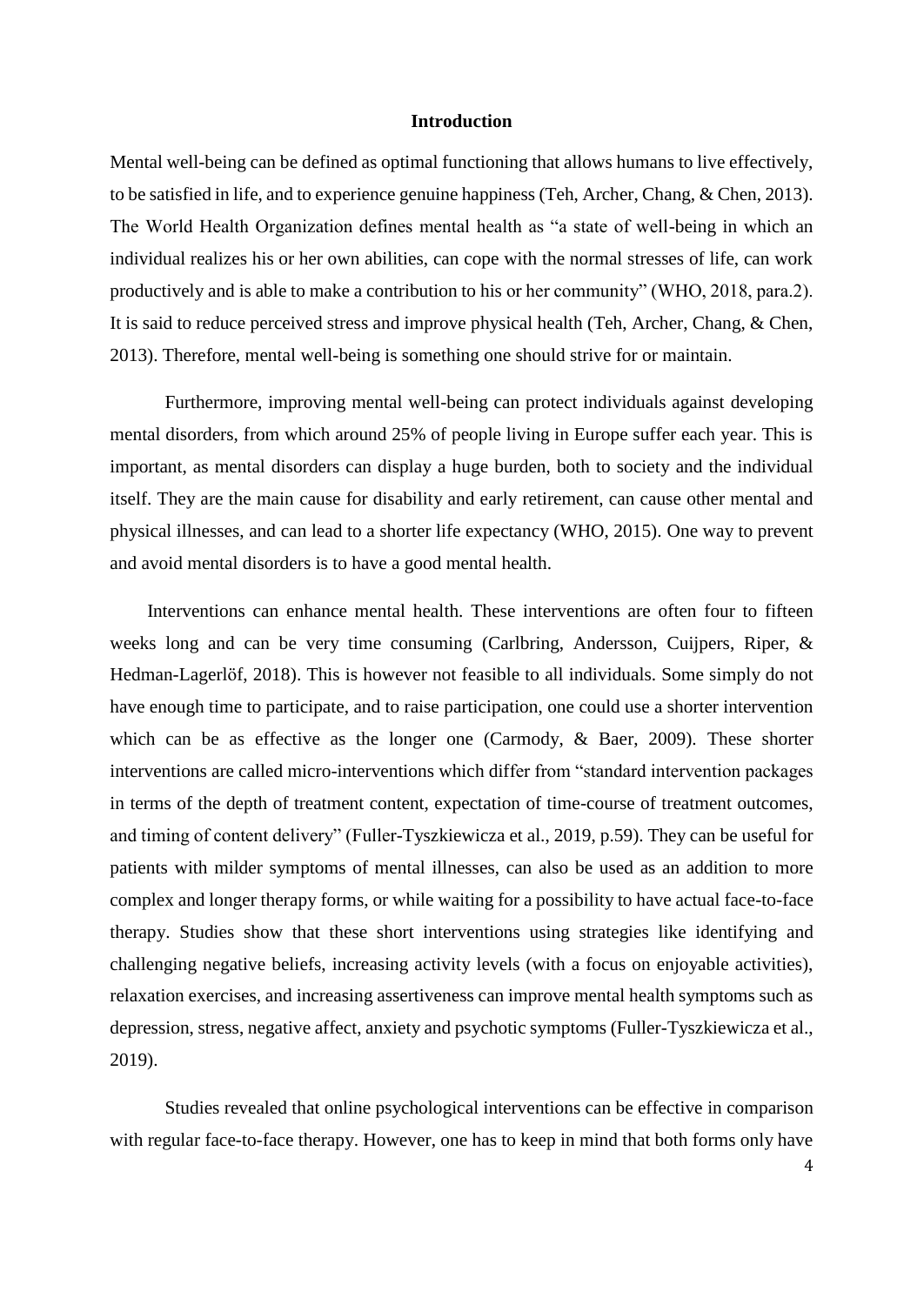a medium effect on mental health (Barak, Hen, Boniel-Nissim, & Shapira, 2008). One form of therapy that can be effective in the form of an internet-based intervention is Cognitive Behaviour Therapy (CBT). A meta-analysis of 20 studies showed that internet-delivered cognitive behaviour therapy (ICBT) and face-to-face CBT had equivalent overall results (Carlbring, Andersson, Cuijpers, Riper, & Hedman-Lagerlöf, 2018). ICBT is most effective for treating depression, social phobia, and panic disorder. However, it also has an effect in treating severe health anxiety, irritable bowel syndrome, female sexual dysfunction, eating disorders, cannabis use and pathological gambling. Moreover, it is shown that ICBT is highly cost effective, as it is as effective as face-to-face CBT but requires less therapist time (Hedman, Ljótsson, & Lindefors, 2012). Participants report that the positive sides of those interventions are that they developed awareness and insight, they learned new coping skills, saw behavioural changes and achieved more self-efficacy. On the other hand, they criticized the form of delivery, content issues and technical difficulties, which led them to be frustrated, irritated and disappointed (Richards, & Timulak, 2012). This shows the importance of ICBTs being well explained, being structured in a way that makes it intuitive to use and not being prone to technical problems.

In order to make interventions available and affordable to everyone, delivering them through the internet can be a good channel. Using the World Wide Web in comparison to faceto-face therapy makes it possible that people need no or minimal guidance from a mental health professional, that interventions are ready and available, which means there is no wait time; there is no need to organize transportation, it overcomes the stigma related to going to therapy, reduces health care-related disparities, and makes sure that the costs remain small (Herrero et al., 2019).

 University students may benefit from these micro-interventions, as it is estimated that as high as 50% suffer from a psychological disorder. The most common illnesses are anxiety and mood disorders (Sass et al., 2019). Going to university can be a very stressful period in the life of a young adult. It marks the transition from adolescence into adulthood, which can be challenging itself, but by attending university many other stress factors arise. These include new social relationships and contexts without the support of parents or long-time friends, stress during exams and academic pressure. With all these big changes in their lives, the time at university represents a high-risk period to develop psychological problems. These stress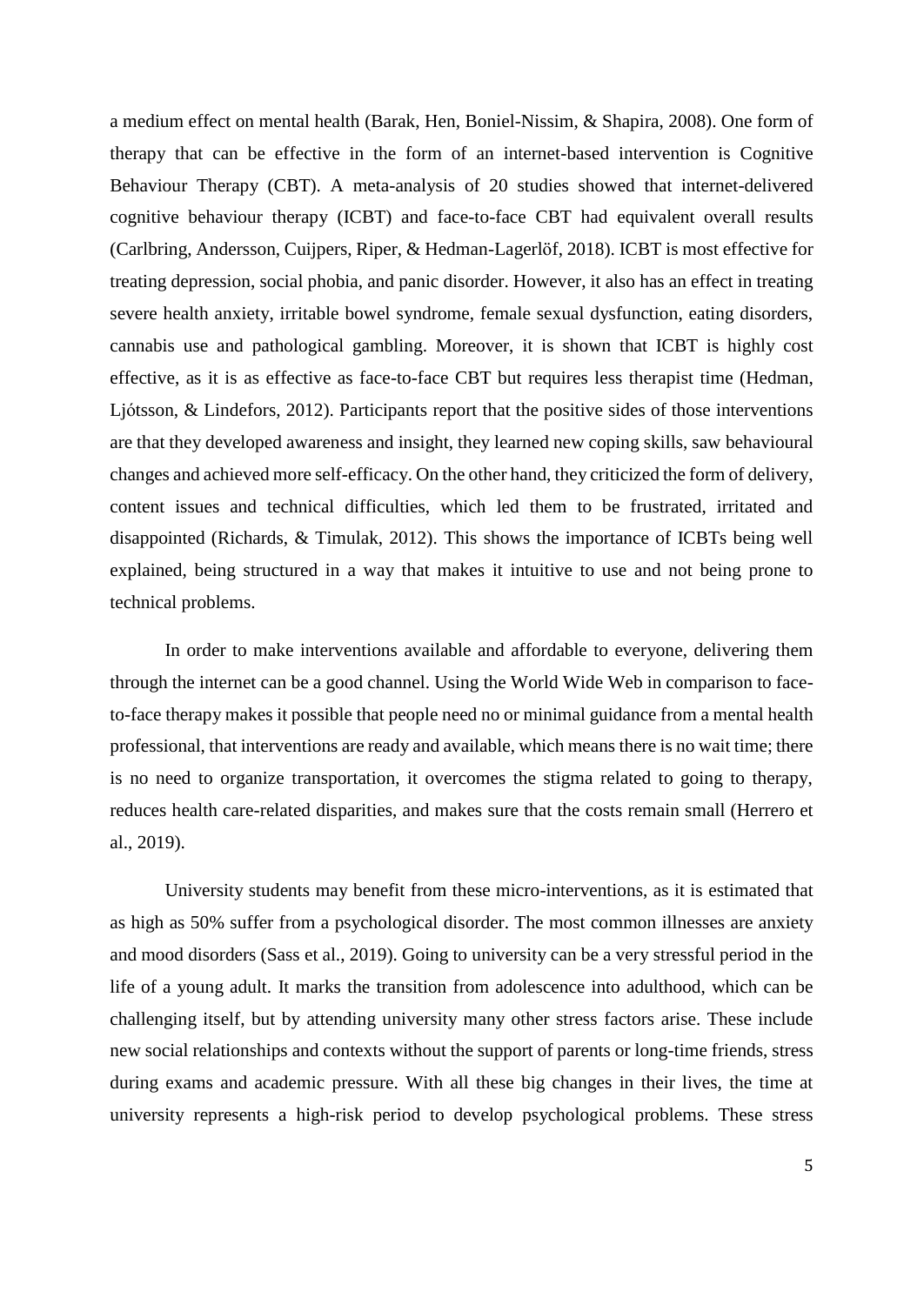situations can influence the daily life of students and their academic performance (Herrero et al., 2019). However, individuals do not want to get treatment because of the stigma that surrounds mental health problems, meaning the fear of getting labelled or being treated differently from society (Vidourek, & Burbage, 2019). Additionally, students do not seek treatment, as they either believe that they do not need an intervention, prefer to manage symptoms by themselves, or simply have a lack of time (Sass et al., 2019). As they typically do not seek classical face-to-face therapy and are in an age group in which they use technology intuitively, they are ideal candidates for online micro-interventions.

 Most research has been done about interventions that are based on a website and take multiple weeks to complete (Carlbring, Andersson, Cuijpers, Riper, & Hedman-Lagerlöf, 2018). However, an app on their own smartphone can be more practical for clients, as it is always ready and available, and an app has the possibilities to send notifications and reminders. Additionally, it is worthwhile to investigate whether shorter interventions can be effective while raising participation and engagement. Furthermore, little is known about whether ICBT is not only effective in treating mental disorders, but also in preventing these in the form of increasing well-being.

 Based on these findings, the research question for this study is: What are the effects of using a smartphone application during a two-week long CBT-based intervention? Additionally, four sub-research questions have been composed:

- 1. What is the effect of participation in the intervention on positive and negative affect, mental well-being, anxiety, and depression?
- 2. To what extent are the participants engaging in the application exercises?
- 3. What are positive and negative aspects about using the CBT-application?
- 4. In what ways can the CBT-application be improved?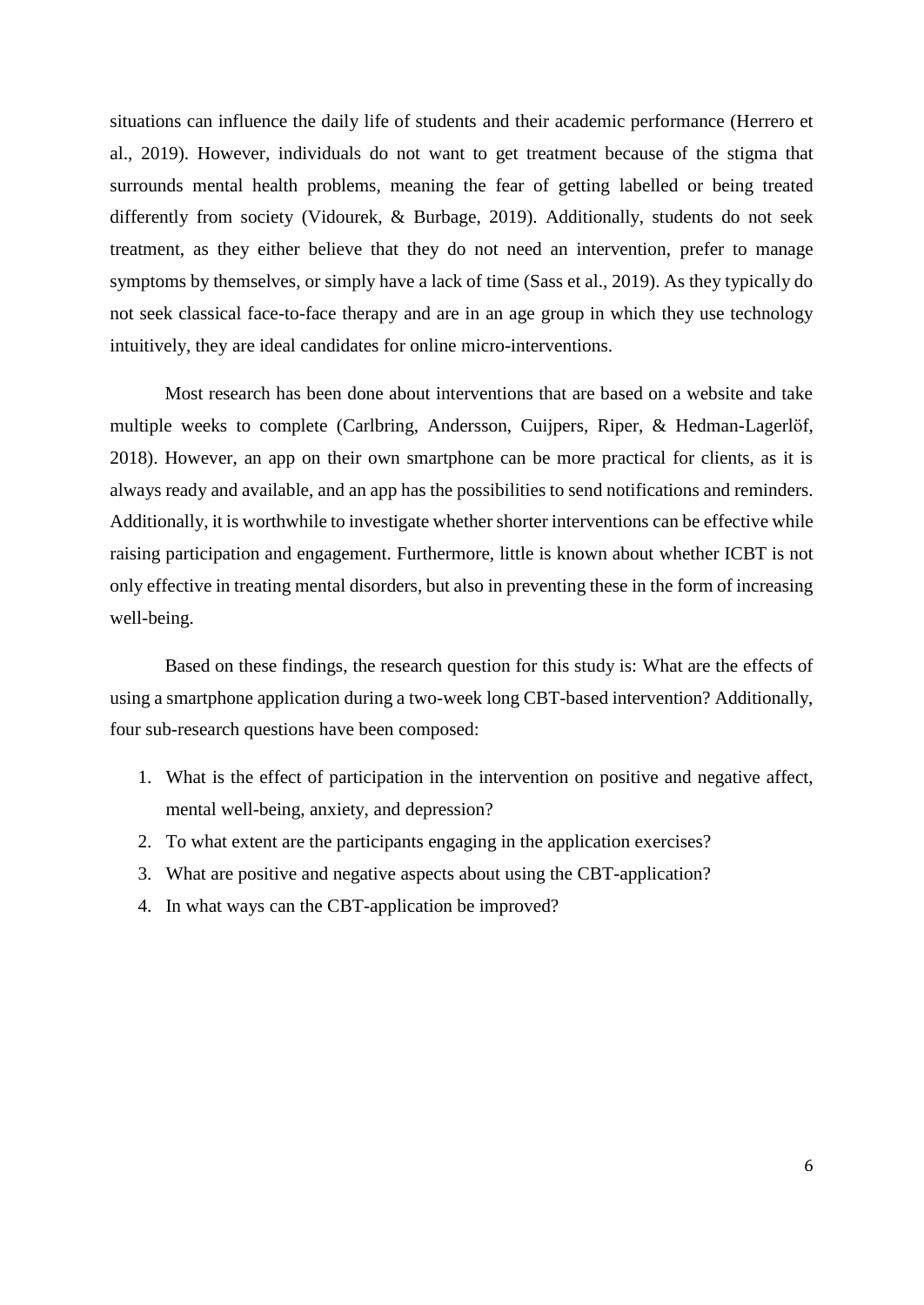#### **Methods**

## <span id="page-6-0"></span>**Participants**

10 students participated in this study, 7 of those were females and 3 were males. The respondents were between 21 and 25 years old ( $M = 22,40$ ,  $SD = 1,51$ ). All of them were of German nationality and university students.

Convenience sampling was used to recruit the participants, who were directly approached by the researcher.

## **Procedure**

Participants who are personally acquainted to the researcher were approached directly and everyone was then contacted via email. They got sent a registration link for the TIIM web application where they created an account, and then were directed to the website Qualtrics to fill out the first questionnaire that consists of an informed consent, of four questionnaires which are described below and three demographic questions. Then they were instructed to download the app `TIIM` in the AppStore/ PlayStore to their smartphone. Each day the app sent them a reminder to do a daily exercise and to indicate how they are feeling on that day, the completion takes participants around 5 minutes every day. After 14 days of using the app, participants were asked to fill the questionnaire out again and then they met up with the researcher to do the semistructured interview.

## **Materials**

A mobile cognitive behavioural therapy application was made available to the participants. This was created using 'The Incredible Intervention Machine' (TIIM) which is a web application where researchers can create their own surveys with interventions and series of questions and assignments which can be scheduled to be delivered to users at specific times. Participants were asked to install the app `TIIM` on their smartphones. The intervention had a duration of two weeks and gave participants daily exercises. An example exercise would be to write down and describe a situation where problematic automatic thoughts have happened. Before and after the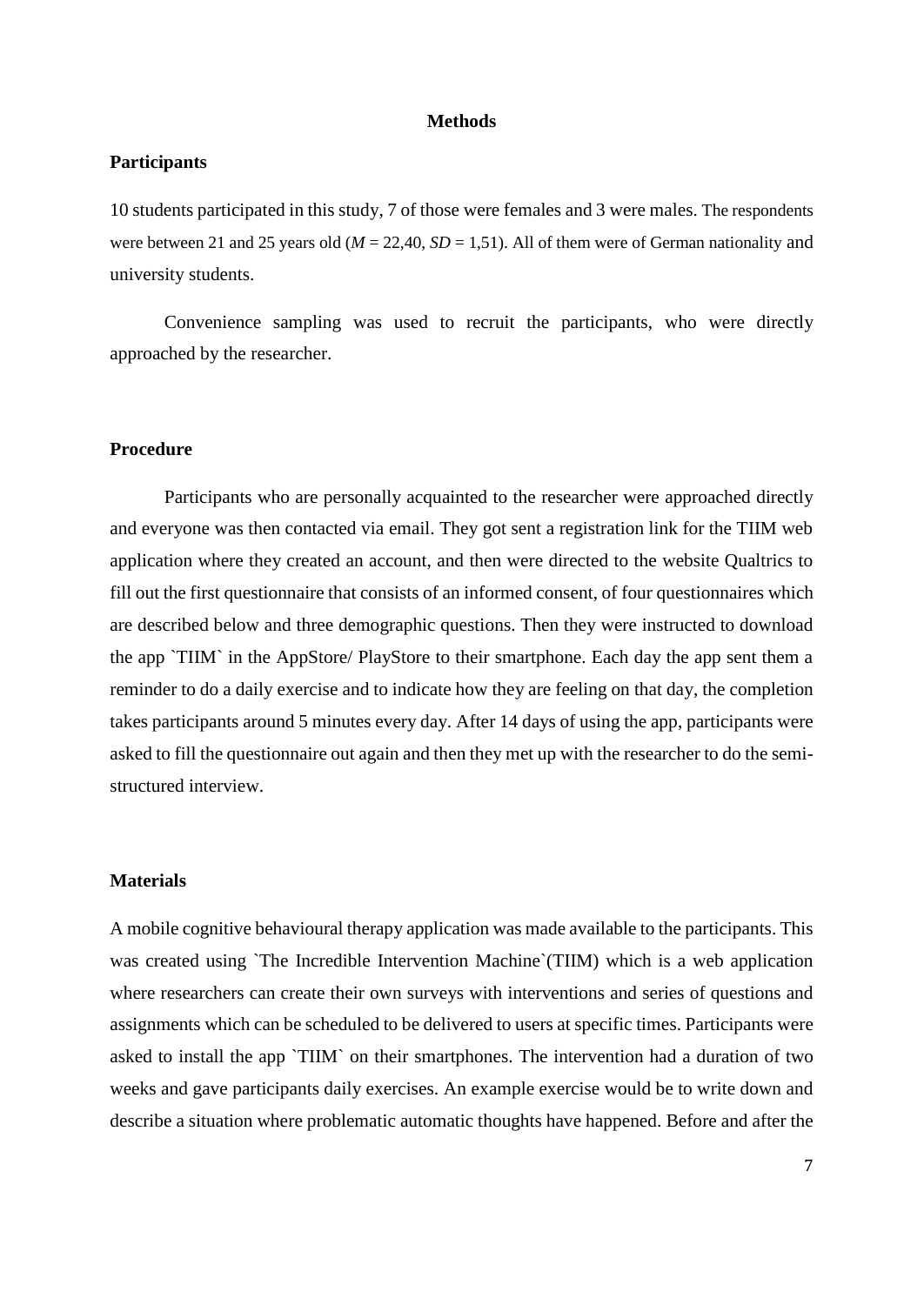intervention positive and negative affect, anxiety, depression and well-being are being measured.

In the Positive and Negative Affect Schedule (PANAS) respondents are asked on a 5 point Likert scale ranging from `very slightly or not at all` to `extremely` to what extent they felt the 20 stated emotions over the past week. To give an example, the first item states this: `Indicate the extent you have felt this way over the past week: Distressed`. The internal consistency (Cronbach's alpha) of the Positive Affect subscale is 0.88 and of the Negative Affect subscale 0.87. The Positive Affect subscale has a test-retest reliability of 0.68, and the Negative Affect subscale of 0.71 (Watson, Clark, & Tellegen, 1988). In this study the Cronbach's alpha was 0.8 for the Positive Affect subscale, and 0.82 for the Negative Affect subscale. After the intervention it was 0.81 and 0.89.

Anxiety was measured by using the Generalized Anxiety Disorder Scale (GAD-7). The questionnaire consists of seven questions. On a 4-point Likert scale participants indicate how often they have been bothered by the things indicated in the different items over the last two weeks with the answer possibilities being `not at all`, `several days`, `more than half the days`, and `nearly everyday`. The first item is: `Over the past two weeks, how often have you felt bothered by feeling nervous, anxious, or on edge? `. The internal consistency of the GAD-7 is high with a Cronbach α of 0.92. The test-retest reliability of 0.83 is also good (Spitzer, Kroenke, Williams, & Löwe, 2006). In this research Cronbach's alpha was 0.79 in the first questionnaire before the intervention, and 0.76 in the questionnaire after the intervention.

To assess well-being, participants filled out the MHC-SF (Mental Health Continuum-Short Form), which includes 14 items. Respondents chose on a 6-point Likert scale (never, once or twice a month, about once a week, two or three times a week, almost every day, every day) how often in the past month they felt a feeling stated in the items, e.g., `During the past month, how often did you feel happy?`. The internal reliability was high for the MHC-SF ( $\alpha = 0.89$ ) and it has a moderate test-retest reliability of 0.65 (Lamers, Westerhof, Bohlmeijer, ten Klooster, & Keyes, 2011). The MHC-SF in this study had an excellent internal reliability ( $\alpha$  = 0.91) the first time, and also the second time ( $\alpha$  = 0.92).

To measure depression the Brief Patient Health Questionnaire Mood Scale (PHQ-9) was used. In this questionnaire respondents answer on a 4-point Likert scale (not at all, several days,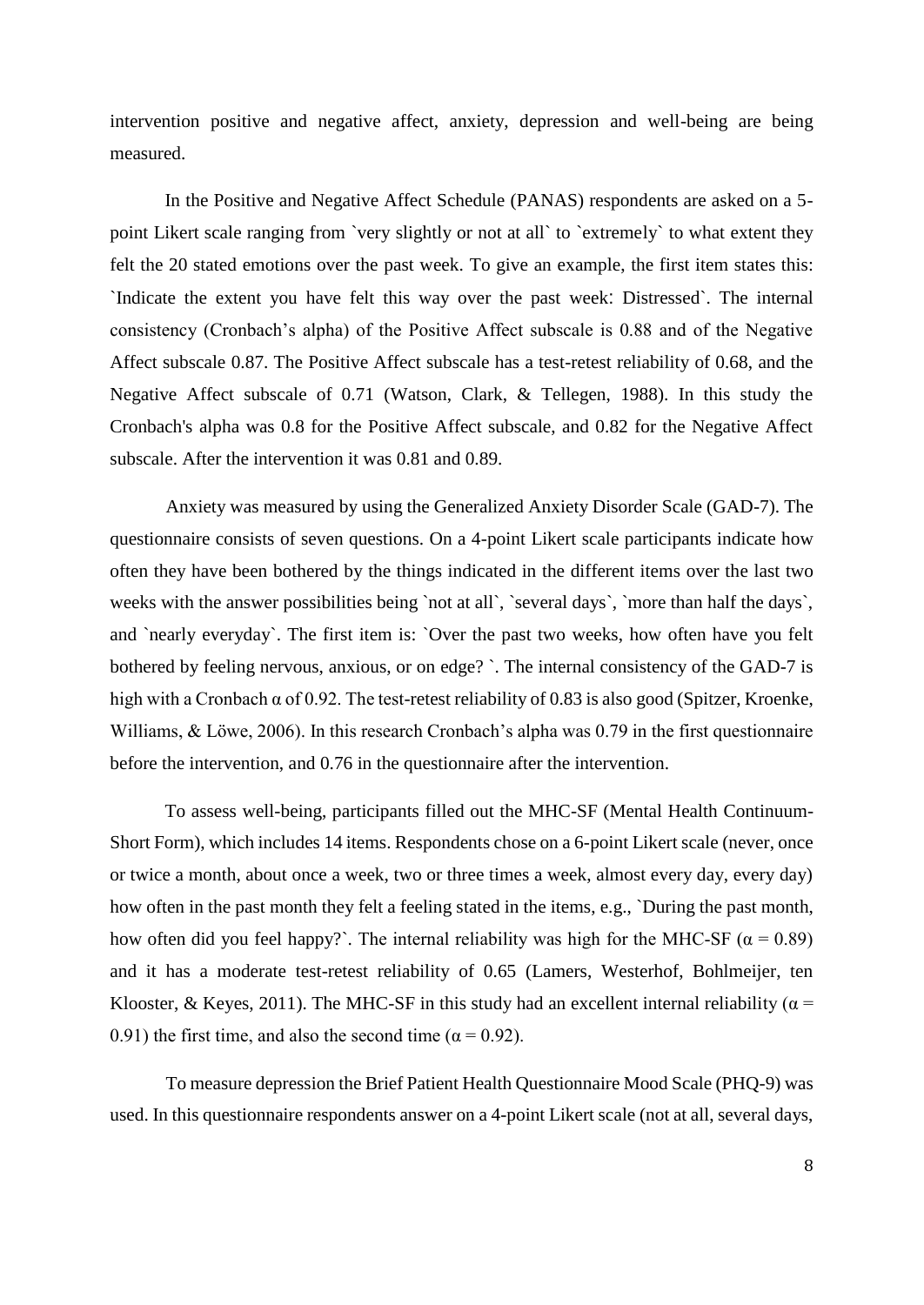more than half the days, nearly every day) how often they have been bothered by a problem mentioned in each item over the past two weeks, e.g., ` Over the past 2 weeks, how often have you been bothered by little interest or pleasure in doing things?`. The internal reliability of this test is  $\alpha$ =0.89 and the test-retest reliability of 0.84 is also excellent (Kroenke, Spitzer, & Williams, 2001). In this study Cronbach's alpha was 0.67 before the intervention, and 0.52 after the intervention. Therefore, in this study the reliability is questionable or poor, which is in contrast to other studies.

Additionally, the final questionnaire had a section to assess engagement during the intervention. This part consists of 9 items, e.g., `Looking back at using the intervention, I feel the intervention was easy to use`, to which they responded on a 5-point Likert scale ranging from `strongly disagree` to `strongly agree`. Therefore, the final score could range from 9 to 45. This questionnaire had an excellent reliability ( $\alpha$ =0.9).

After the intervention a semi-structured interview was conducted, where participants were asked questions about their experience using the app. This interview consisted of 6 questions (see Appendix A), and took on average 2:27 minutes.

## **Data Analysis**

The data was downloaded from Qualtrics.com, and then opened in the computer program SPSS. By adding items together, a variable for each questionnaire was created. A paired-samples *t*test was done with the data for each questionnaire.

The recordings from the interview were transcribed and analysed to find patterns and particular useful information. A deductive thematic content analytic approach was employed through a manual coding process and a coding scheme with six codes was developed. The first code which could be derived from the interview was `Completion of the intervention`. The second code, `Sincerity of doing the exercises`, explored how much effort participants put into doing the intervention. `Effect on mental well-being` is the third code that investigates whether participants indicate noticing any positive changes in their mental well-being after doing the intervention. The fourth code `Positive aspects about the app` examined what the participants liked about using the intervention. The fifth code investigated negative aspects about the app.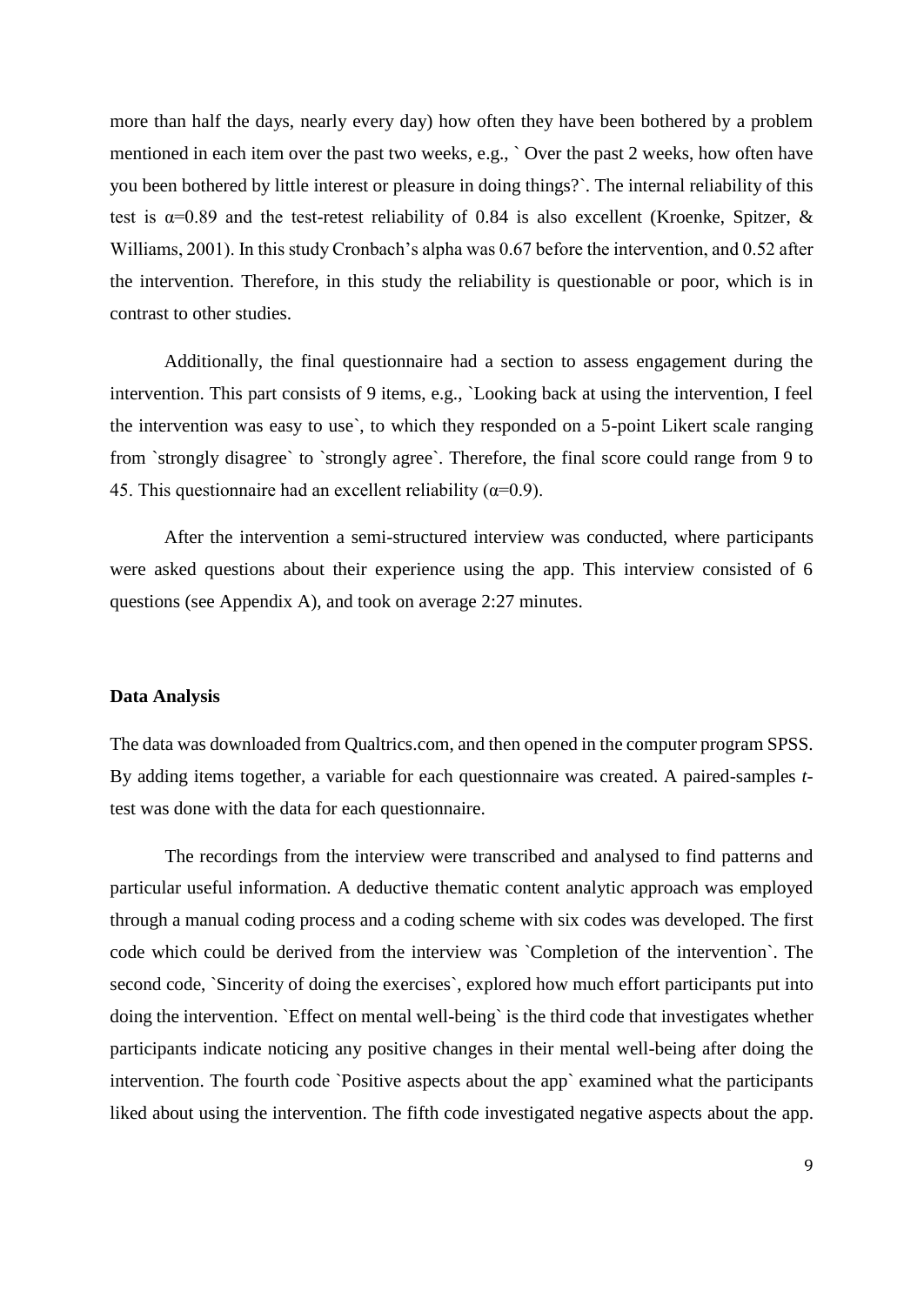Building up on code five, the sixth code `Suggestions for improvement` asked for input from the participants.

#### **Results**

#### <span id="page-9-0"></span>**Positive and negative affect, mental well-being, anxiety, and depression**

To investigate whether the data was normally distributed, a Shapiro-Wilk normality test was used. All questionnaires were normally distributed (see Appendix 2), except for the PHQ-9 tests. Therefore, a non-parametric test, the Wilcoxon signed-rank test, was administerd for the PHQ-9. A paired-samples *t*-test was conducted for the other questionnaires.

A paired-samples *t*-test was conducted to compare Positive Affect (PANAS) in the preand post-test conditions. There was not a significant difference in the scores for the pre-test (*M*  $= 32.8$ , *SE* = 1.94) and the post-test conditions (*M* = 33.8, *SE* = 1.58); *t*(9) = -1.05, *p* = 0.32, *d*  $= 0.16.$ 

A paired-samples *t*-test to compare Negative Affect (PANAS) showed no significant differences between the pre-test ( $M = 21.2$ ,  $SE = 1.85$ ) and post-test conditions ( $M = 20.2$ , *SE*)  $= 2.21$ ;  $t(9) = 0.72$ ,  $p = 0.49$ ,  $d = 0.17$ .

A paired-samples *t*-test comparing mental well-being (MHC-SF) in the pre-test ( $M =$ 64.3,  $SE = 3.36$ ) and post-test conditions ( $M = 66.2$ ,  $SE = 2.87$ ) showed no significant differences,  $t(9) = -1.08$ ,  $p = 0.31$ ,  $d = 0.18$ .

A paired-samples *t*-test was conducted to compare Anxiety (GAD-7) in the pre- and post-test conditions. There was not a significant difference in the scores for the pre-test ( $M =$ 11.2, *SE* = 0.99) and the post-test conditions ( $M = 12.4$ , *SE* = 0.98);  $t(9) = -1.59$ ,  $p = 0.15$ ,  $d =$ 0.38.

Finally, the PHQ-9 showed no differences between the pre-test ( $M = 14.9$ ,  $SE = 0.92$ ) and the post-test ( $M = 14.1$ ,  $SE = 0.75$ ). A Wilcoxon signed-rank test showed that the intervention did not elicit a statistically significant change in depression  $(Z = -0.997, p = 0.319)$ .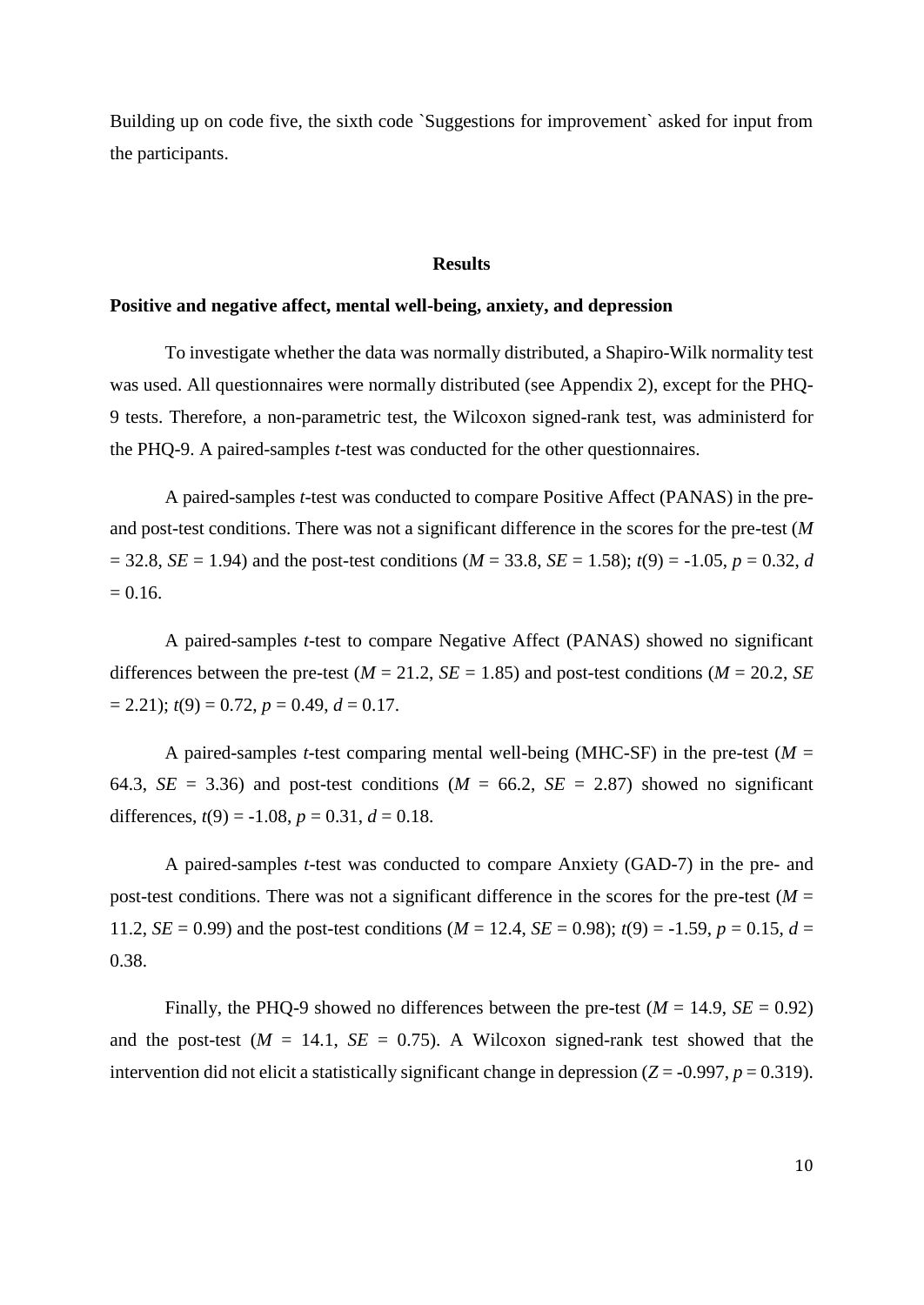## **Engagement**

Participants scored not statistically significantly lower than the midpoint in the engagement questionnaire ( $M = 21.9$ ,  $SD = 7.16$ ,  $t(9) = -2.254$ ,  $p = 0.05$ ).

Engagement was also examined in the interview. The code, `Sincerity of doing the exercises`, showed that one participant indicated that he/she did do the exercises sincerely, the rest of the participants mentioned moderate sincerity. Some participants gave reasons for doing so, for example *"It depends on how much time I had"* (participant 2) and two participants explained that their sincerity decreased during the intervention (see participant 4 and 10).

## **Interview: Positive and negative aspects about using the CBT-application**

Regarding the code `Completion of the intervention`, nine out of ten participants gave a positive response, that they did complete the intervention. Only one person said: *"No, [...] I am not sure if I completed all of them"* (participant 9).

The code `Effect on mental well-being` reveals that seven participants indicated that they did not see any effects on their mental well-being, two indicated that they did see changes, namely *"raising [...] self-respect"* (participant 3) and becoming *"more aware of your automatic thoughts*" (participant 1). One participant was not sure whether the intervention had effects: *"Yeah, I think I became a little bit more aware of my automatic thoughts, I don't know if it really impacts my well-being, but I think I got more aware*" (participant 6).

Analyses on the code `Positive aspects about the app` showed that participants mentioned that they liked the person that is guiding users through the app, that they get information about CBT, the simple use of the app, that the app was not annoying, and that the exercises challenged them to reflect on and change their automatic thoughts and feelings. One person said: *"It was nice to reflect about what influences my mood, what influences how I feel, and to try out how I can influence that"* (participant 9). However, one person claimed that he/she liked nothing about the app, that they *"really disliked the app"* (participant 5).

The code `Negative aspects about the app` displayed that participants mentioned that the notifications did not always work, that the app had a few spelling mistakes, the instructions were a bit too long, and that sometimes there were technical difficulties. One interviewee said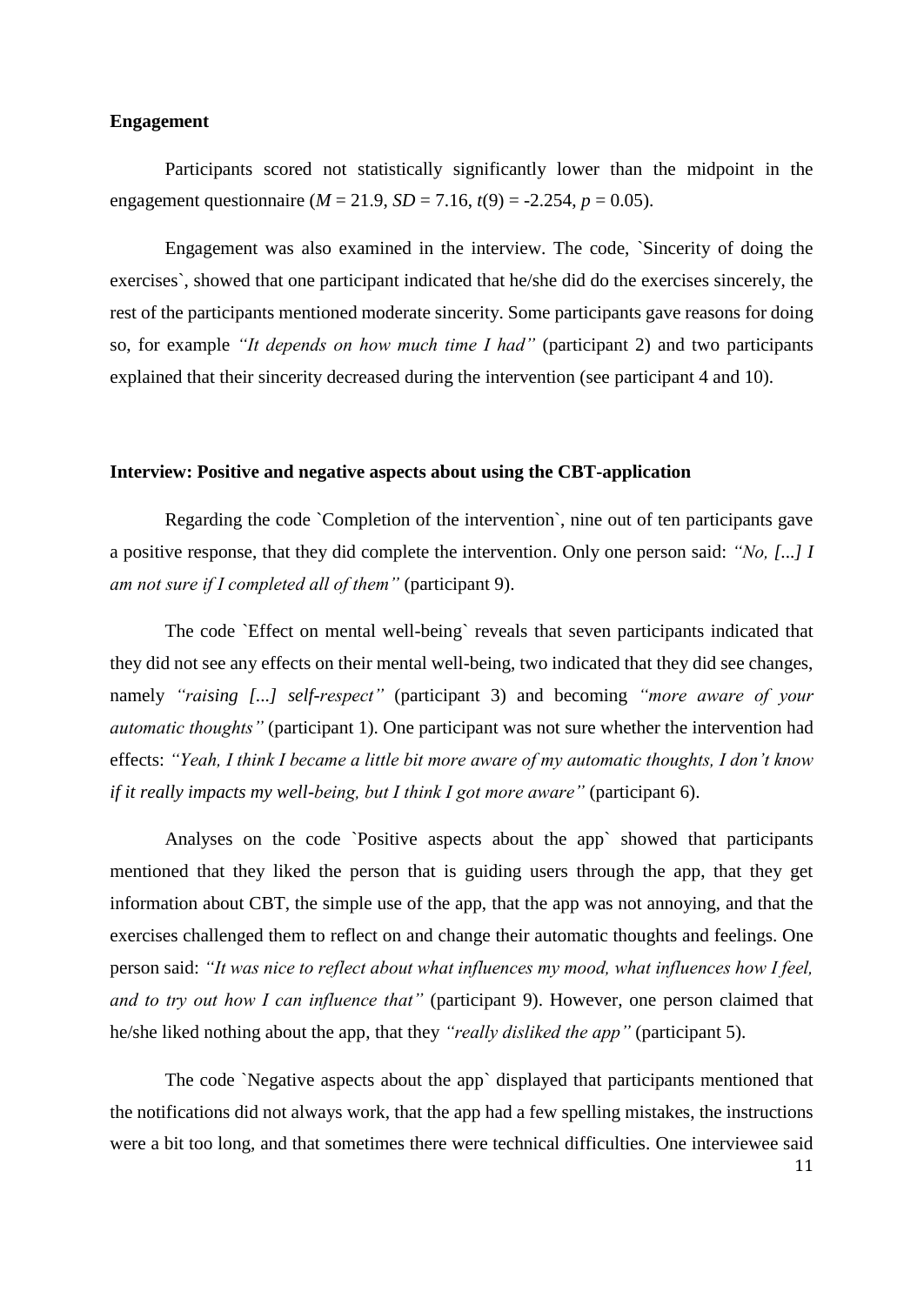that it was *"difficult to know what you are supposed to do and to answer the questions because it wasn't specified before like what the conditions were for the automatic thoughts, so for example that you should set up an experiment, so it would be best to choose an automatic thought that is where you act instead of react to a situation*" (participant 1). Two participants mentioned similar problems: *"It was also sometimes weird to do some exercises because the app didn't know what my task was, what I wrote in the app"* (participant 2), *"I had to really think about a lot of things, and often I apparently did not understand the content appropriately, so, it was difficult, so like the experiments I received were not really appropriate, like they were just copying some things I described earlier, but they were just apparently wrong, so the app does not include the bias of some participants like if they make errors the app cannot account for it"* (participant 8). Another interviewee talked about *"the most confusing part was about like try to act like this today and then the immediate questionnaire followed afterwards so I couldn't really act on it during the day"* (participant 7). Participant 3 *"didn't like this cross thing where you have to fill in your feelings, because it was hard for me to decide in which part I was, sometimes I was a bit tired but also active in reading or something, and then I had to decide where I put myself, that was hard sometimes"*.

#### **Interview: Possibilities of improvement for the CBT-application**

Regarding the code `Suggestions for improvement` participants would have liked to have shorter and clearer instructions, working push notifications and a second reminder in the evening. They would have preferred if the app takes less time to do, that they can change things they wrote even days after, and more help with thinking by giving examples. This is in line with this comment: *"Make it more clear in the first session or something or beforehand what the process is of the app, and what you should keep in mind while selecting an automatic thought, for example, to be able to really do the exercises sincerely and to be able to get the best out of it. And I think it was also difficult sometimes because you only had like three days were you should choose automatic thoughts and it was difficult for me because those days I didn't really had a difficult situation, so that was also difficult because you don't always have a negative situation each day"* (participant 1). Additionally, interviewees want that the app saves the progress during the exercises so that one could come back later and that the participants do not have to do everything in one go. One participant explained that is does not make sense without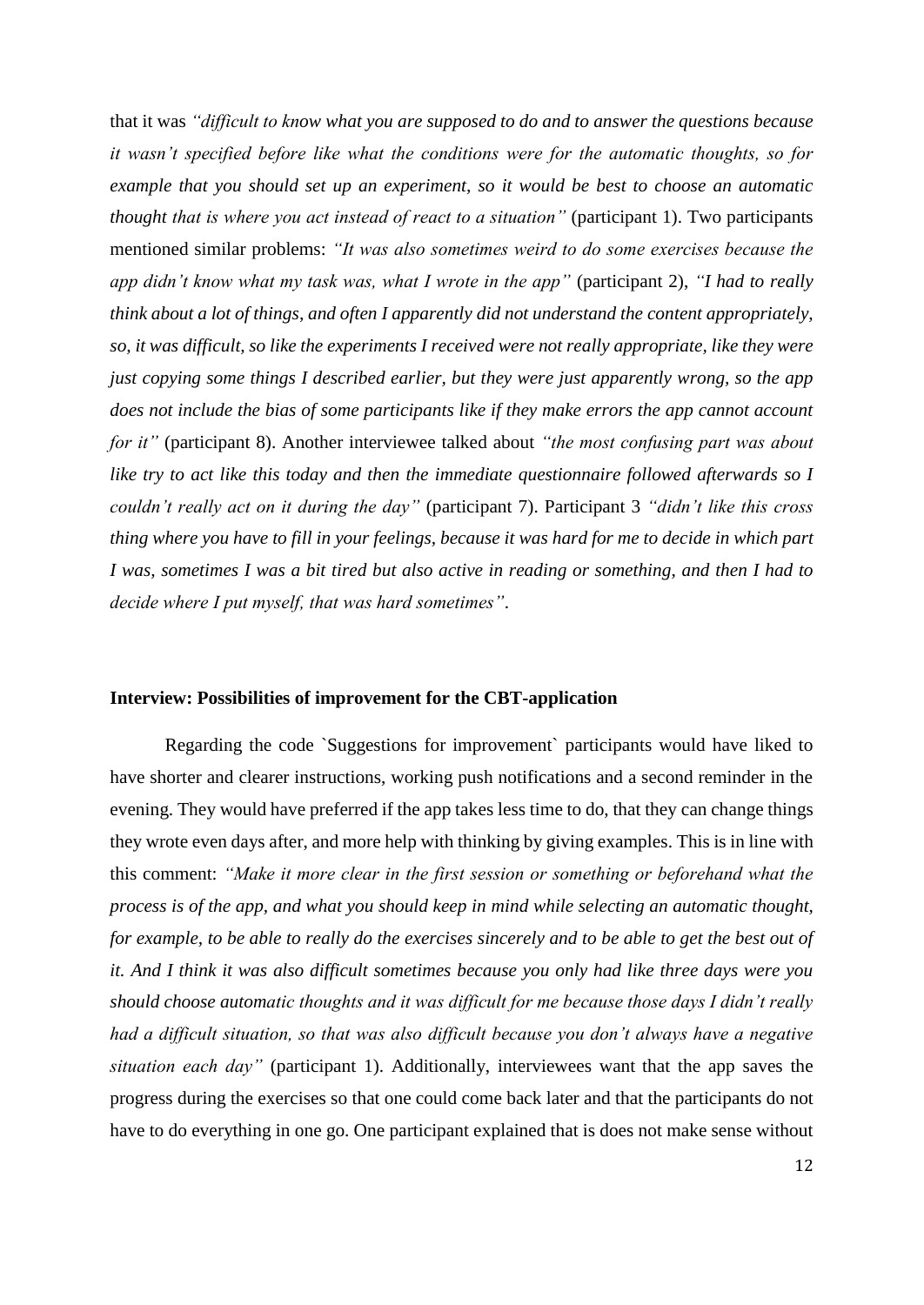this saving function to directly ask again how one is feeling. In contrast to two interviewees who mentioned the men guiding one through the exercises as positive, one participant thought *"it was bit too much"* (participant 3).

#### **Discussion**

<span id="page-12-0"></span>The results showed that the CBT based app-intervention did not affect participants positive and negative affect, mental well-being, anxiety and depression. Both the questionnaires and the interviews showed low engagement of participant in the intervention. The interviews, however, provided information about positive and negative aspects of the intervention and revealed important ways to improve the application.

The first sub-research question was concerned with the effect of participation in the intervention on positive and negative affect, mental well-being, anxiety and depression. When asked in the interview whether they believed if the intervention had an effect on their mental well-being, seven participants said that it did not have an effect, two participants said that it did, and one participant was unsure. The experiences shared by most participants that the intervention did not affect their mental well-being, was indeed reflected in the results of the questionnaire. Quantitative data showed no improvement in positive and negative affect, mental well-being, anxiety and depression between the questionnaires before and after the intervention. So even though two participants experienced a positive effect of the intervention, the quantitative results showed no effect. Other studies have shown that micro interventions can help with symptoms of depression, negative affect, and anxiety (Fuller-Tyszkiewicza et al., 2019), and that internet-based CBT can improve anxiety and depression (Hedman, Ljótsson, & Lindefors, 2012). However, this was not the case in this study, participants showed no significant improvements in regard to anxiety, depression, mental health and positive and negative affect. As this research was an explorative study, it had a low number of participants. This could partly explain the difference to previous studies.

The second sub-question was to investigate to what extent participants were engaged in the application exercises. The questionnaire showed low engagement, which is in line with what participants reported in the interview. They indicated that they did the exercises semi-sincerely.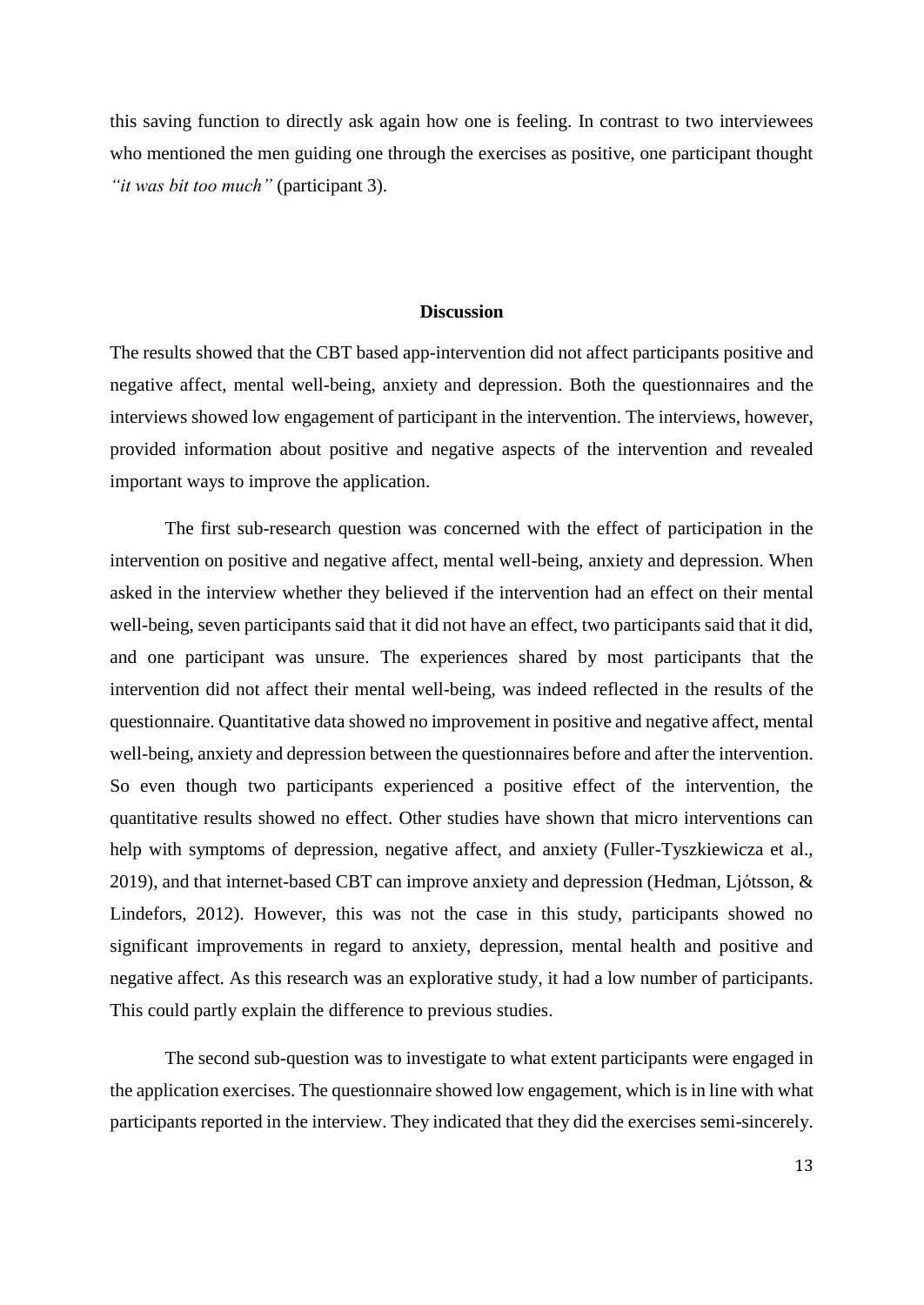Another possible explanation for the nonsignificant results may be because participants where not very engaged in the intervention. If participants lacked motivation and did the exercises only semi-sincerely, the results can be impacted in a negative way. If participants do not put effort into doing the exercises and are not sincere, one cannot expect a change in mental health. Additionally, this app is designed to challenge and improve mental health problems and automatic thoughts, but participants of this study did not have any mental health problems and mentioned that they did not have a problem with automatic thoughts. Moreover, this could have resulted in the lack of motivation that participants displayed.

The third sub-research question explored positive and negative aspects about using the CBT-application. Most of the participants had positive as well as negative things to report about using the app. The interviews showed that participants liked (1) how simple the app was structured, (2) the information about CBT that was provided, and (3) that they were prompted to pay attention to their automatic thoughts, feelings and behaviour, and (4) how they were challenged to change those. Still, most participants had more negative things to report than positive things about the app. They did not like that the app had several technical difficulties and that the instructions often were too long and not clear. One major problem was that they did not understand exactly what experiments they should set up and that then they needed to keep working with what they wrote, although it did not necessarily fit. Additionally, some did not like the cross where they indicated how they are feeling and thought it was not logical to ask directly again after filling the exercises out. It was also found that it comes down to personal preferences whether one likes the `funny guy` that is guiding the users, as some mentioned him as positive, and others as negative. Overall, one could say that participants had more negative aspects in mind than positive, this could show that they had a rather negative experience with the intervention. A study conducted by Richards and Timulak (2012) found that participants liked that they developed awareness and insight by using an ICBT, but disliked the form of delivery and the technical difficulties. This is similar to the findings from this study, therefore this seems to be a recurring scheme.

Finally, the fourth sub-question examined ways in which the CBT-app can be improved. Participants mentioned that they would want the app to give shorter and clearer instructions, for instance by giving examples. Another suggestion for improvement was that the app should save the progress when doing the exercises, so that the users can return later to finish the exercises.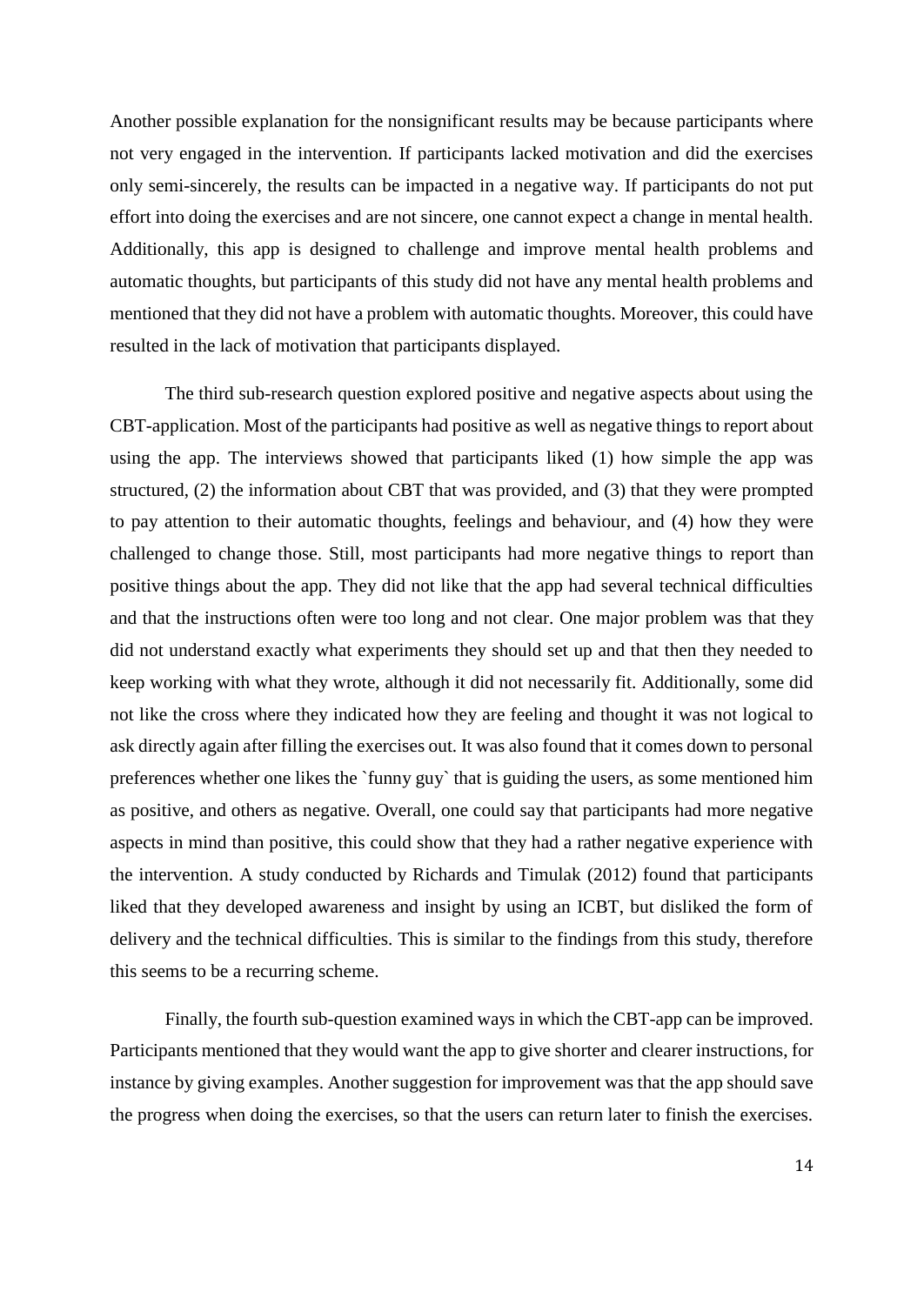This would be useful, as users get an exercise in the morning that they need to do during the day, and with this `saving` feature they could reflect on that in the evening after fulfilling the exercise. With this feature it would also make more sense to ask users twice how they are feeling, one time in the morning before doing the exercise, and one time in the evening after executing it. Additionally, technical difficulties need to be solved, the main problem was that the notification feature did not always work.

Based on this, suggestions for further research can be made. It can be recommended that this kind of intervention is tested on participants that suffer from mental health problems and/or have problems with automatic thoughts. The app is better suited for these participants than for students that do not have these troubles. Moreover, it needs to be investigated whether this form of intervention can be useful not only for treating mental health problems, but also for preventing them. Additionally, it is essential when developing these apps in the future that the suggestions for improvements made in this study are taken into account. This can make the experience of future similar interventions better, and can increase its effectiveness.

A strength of this study is the drop-out rate. No participants quit during this study, which is rare. With such a small number of participants it is especially important that participants complete all parts of the study so that enough information can be gathered. Moreover, the mixed method of getting answers to the research questions can be considered a strength of the study, as participants could state their own opinions next to the statistical testing.

This study can contribute to the ongoing investigation of online therapy possibilities. The study shows that online therapy options are not always effective and gives possible explanations for that, but also makes suggestions for how interventions can be improved, which can help future research. It is important to further investigate in this field of research, as online therapy can reach people who do not have access to face-to-face therapy, and can possibly have an impact on those people. ICBT is cheaper than classical forms of therapy, easily accessible and easy to use.

To conclude, this research showed that participation in this CBT-intervention that was delivered through a smartphone app had no significant impact on mental well-being, depression, anxiety and positive and negative affect. The conduction of short interviews showed ways in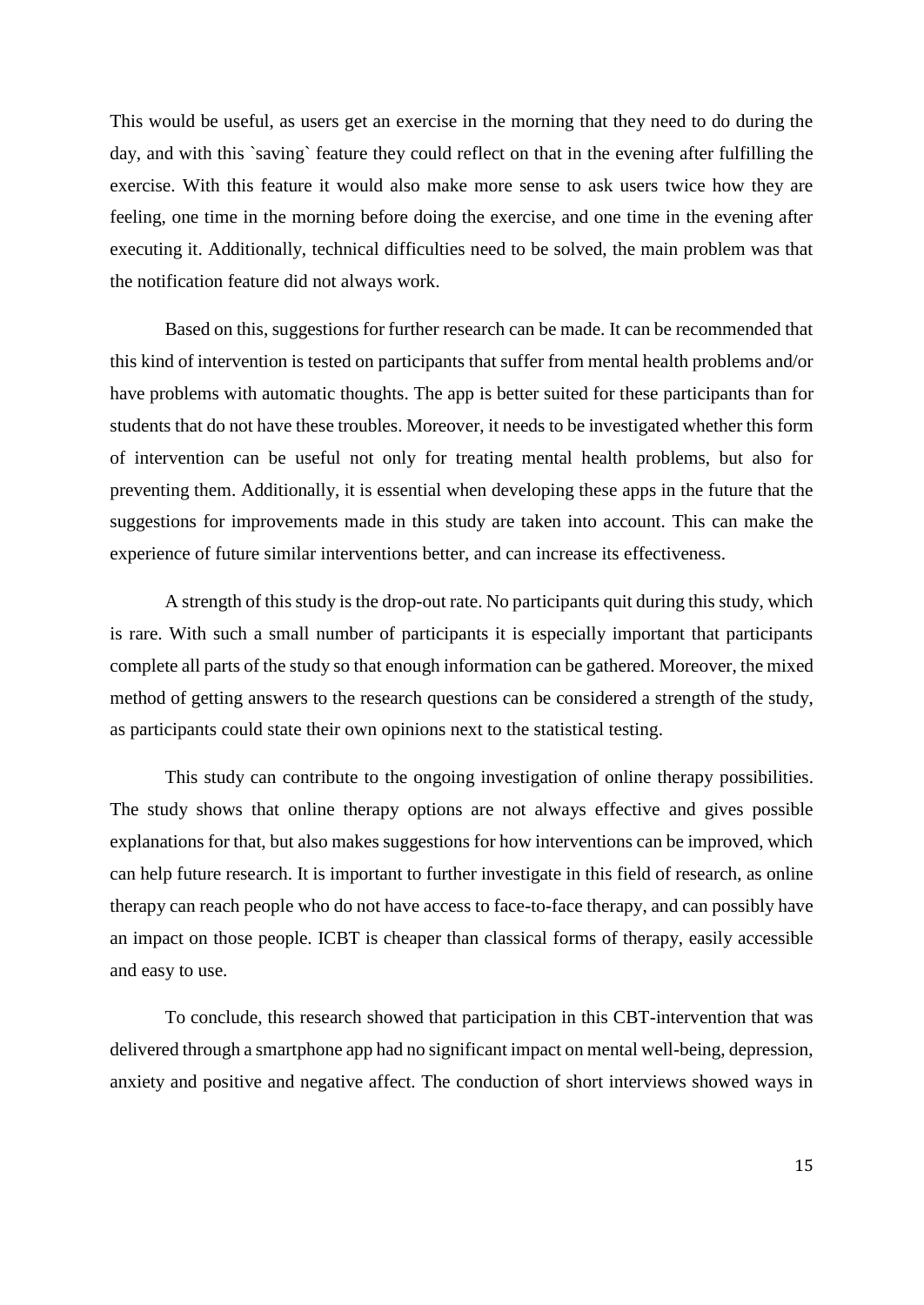which the intervention can be improved, which can be an important contribution to future research.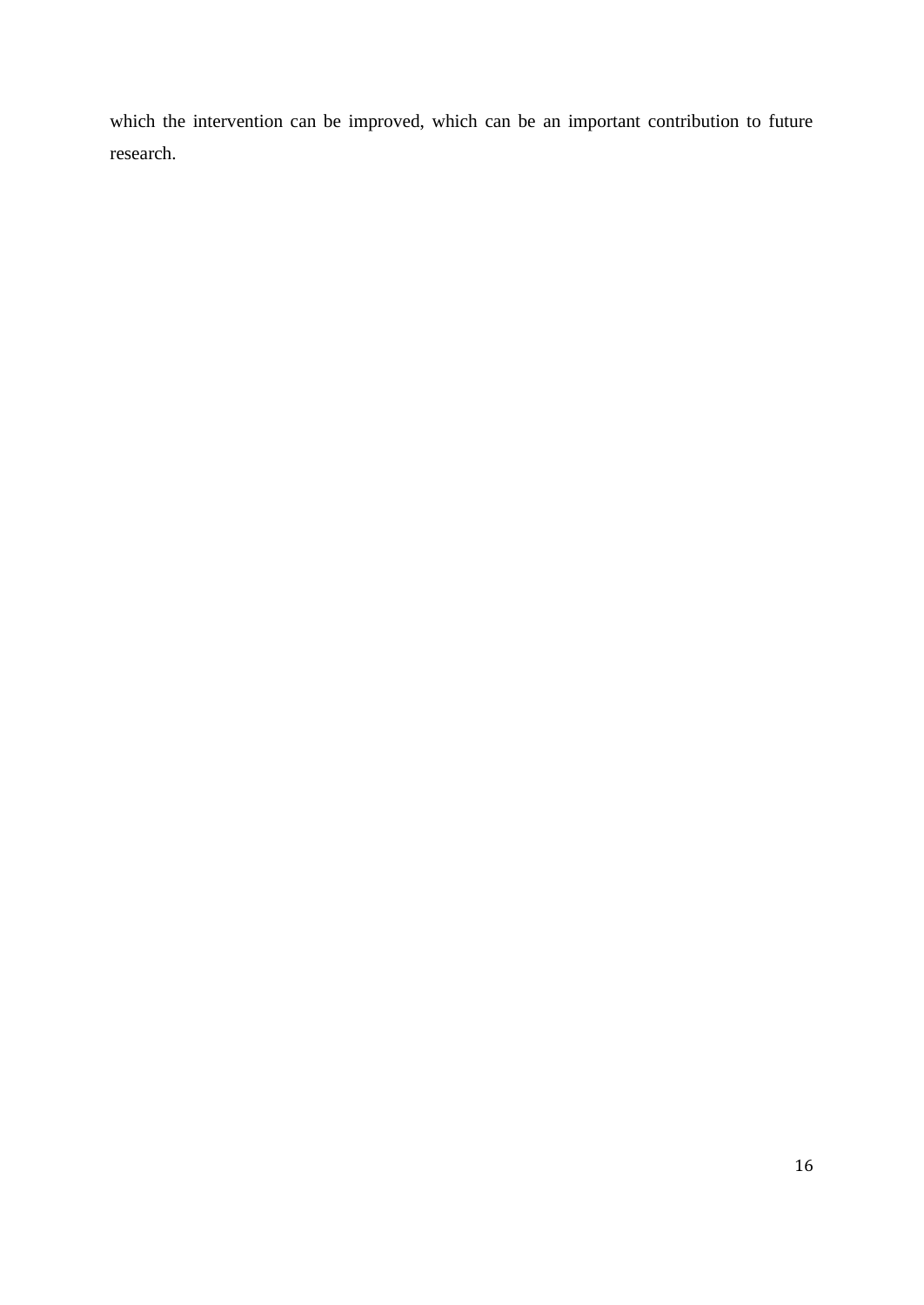### **References**

- <span id="page-16-0"></span>Barak, A., Hen, L., Boniel-Nissim, M., & Shapira, N. (2008). A comprehensive review and a meta-analysis of the effectiveness of internet-based psychotherapeutic interventions. *Journal of Technology in Human Services, 26*(2/3/4), 109-160.
- Carlbring, P., Andersson, G., Cuijpers, P., Riper, H., & Hedman-Lagerlöf, E. (2018). Internetbased vs. face-to-face cognitive behavior therapy for psychiatric and somatic disorders: An updated systematic review and meta-analysis. *Cognitive Behaviour Therapy, 47*(1), 1-18. doi:10.1080/16506073.2017.1401115
- Carmody, J., & Baer, R. (2009). How long does a mindfulness-based stress reduction program need to be? A review of class contact hours and effect sizes for psychological distress. *Journal of Clinical Psychology, 65*(6), 627-638. doi:10.1002/jclp.20555
- Fuller-Tyszkiewicz, M., Richardson, B., Lewis, V., Linardon, J., Mills, J., Juknaitis, K., . . . Krug, I. (2019). A randomized trial exploring mindfulness and gratitude exercises as ehealth-based micro-interventions for improving body satisfaction. *Computers in Human Behavior, 95*, 58-65. doi:10.1016/j.chb.2019.01.028
- Hedman, E., Ljótsson, B., & Lindefors, N. (2012). Cognitive behavior therapy via the internet: A systematic review of applications, clinical efficacy and cost-effectiveness. *Expert Review of Pharmacoeconomics & Outcomes Research, 12*(6), 745-764. doi:10.1586/erp.12.67
- Herrero, R., Mira, A., Cormo, G., Etchemendy, E., Baños, R., García-Palacios, A., . . . Botella, C. (2019). An internet based intervention for improving resilience and coping strategies in university students: Study protocol for a randomized controlled trial. *Internet Interventions, 16*, 43-51. doi:10.1016/j.invent.2018.03.005
- Kroenke, K., Spitzer, R. L., & Williams, J. B. (2001). The PHQ-9: validity of a brief depression severity measure. *Journal of general internal medicine*, *16*(9), 606–613. doi:10.1046/j.1525-1497.2001.016009606.x
- Lamers, S. M., Westerhof, G. J., Bohlmeijer, E. T., ten Klooster, P. M., & Keyes, C. L. (2011). Evaluating the psychometric properties of the mental health Continuum‐Short Form (MHC‐SF). *J. Clin. Psychol., 67*(1), 99-110. doi[:10.1002/jclp.20741](https://doi.org/10.1002/jclp.20741)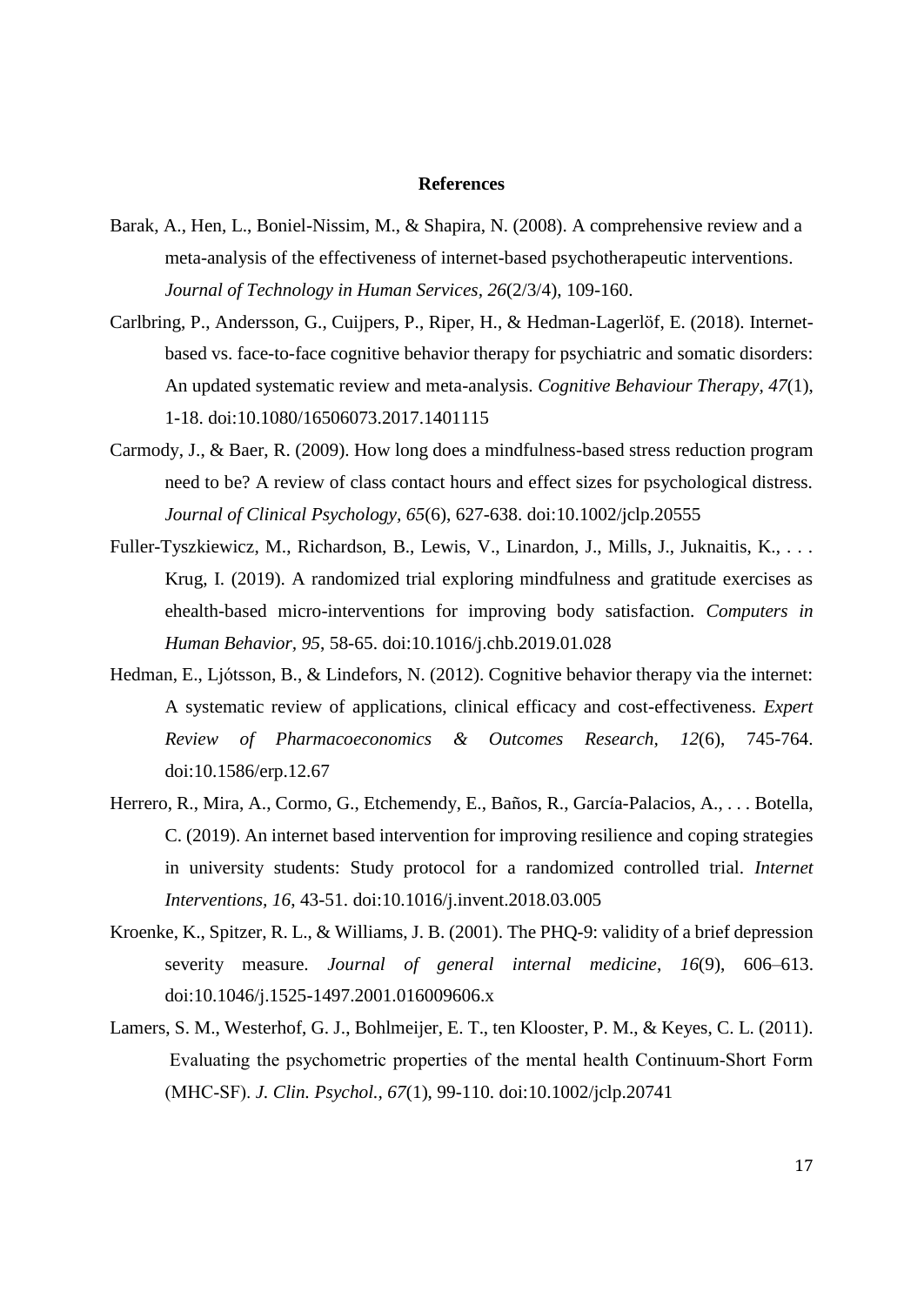- Richards, D., & Timulak, L. (2012). Client-identified helpful and hindering events in therapistdelivered vs. self-administered online cognitive-behavioural treatments for depression in college students. *Counselling Psychology Quarterly*, *25*(3), 251-262.
- Sass, S. M., Early, L. M., Long, L., Burke, A., Gwinn, D., & Miller, P. (2019). A brief mindfulness intervention reduces depression, increases nonjudgment, and speeds processing of emotional and neutral stimuli. *Mental Health & Prevention, 13,* 58-67. doi[:](https://doi-org.ezproxy2.utwente.nl/10.1016/j.mhp.2018.12.002) <https://doi.org/10.1016/j.mhp.2018.12.002>
- Spitzer, R. L., Kroenke, K., Williams, J. B. W., & Löwe, B. (2006). A Brief Measure for Assessing Generalized Anxiety Disorder: The GAD-7. *Arch Intern Med.*, *166*(10), 1092–1097. doi:10.1001/archinte.166.10.1092
- Teh., H. C., Archer, J. A., Chang, W., & Chen, SH A. (2013). Mental Well‐Being Mediates the Relationship between Perceived Stress and Perceived Health, *Stress Health*, *31*, 71–77. doi[:](https://doi-org.ezproxy2.utwente.nl/10.1002/smi.2510) [10.1002/smi.2510](https://doi-org.ezproxy2.utwente.nl/10.1002/smi.2510)
- Vidourek, R. A., & Burbage, M., (2019). Positive mental health and mental health stigma: A qualitative study assessing student attitudes. *Mental Health & Prevention, 13,* 1-6. doi: <https://doi.org/10.1016/j.mhp.2018.11.006>
- Watson, D., Clark, L. A., & Tellegen, A. (1988). Development and validation of brief measures of positive and negative affect: The PANAS scales. *Journal of Personality and Social Psychology, 54*(6), 1063-1070. doi: [http://dx.doi.org/10.1037/0022-3514.54.6.1063](https://psycnet.apa.org/doi/10.1037/0022-3514.54.6.1063)
- World Health Organization (2018, March 30). *Mental Health: Strengthening Our Response*. Retrieved from [h](https://www.who.int/en/news-room/fact-sheets/detail/mental-health-strengthening-our-response)ttps://www.who.int/en/news-room/fact-sheets/detail/mental-healthstrengthening-our-response
- World Health Organization (2015). *The European Mental Health Action Plan 2013–2020.* Retrieved from http://www.euro.who.int/ data/assets/pdf file/0020/280604/WHO-Europe-Mental-Health-Acion-Plan-2013-2020.pdf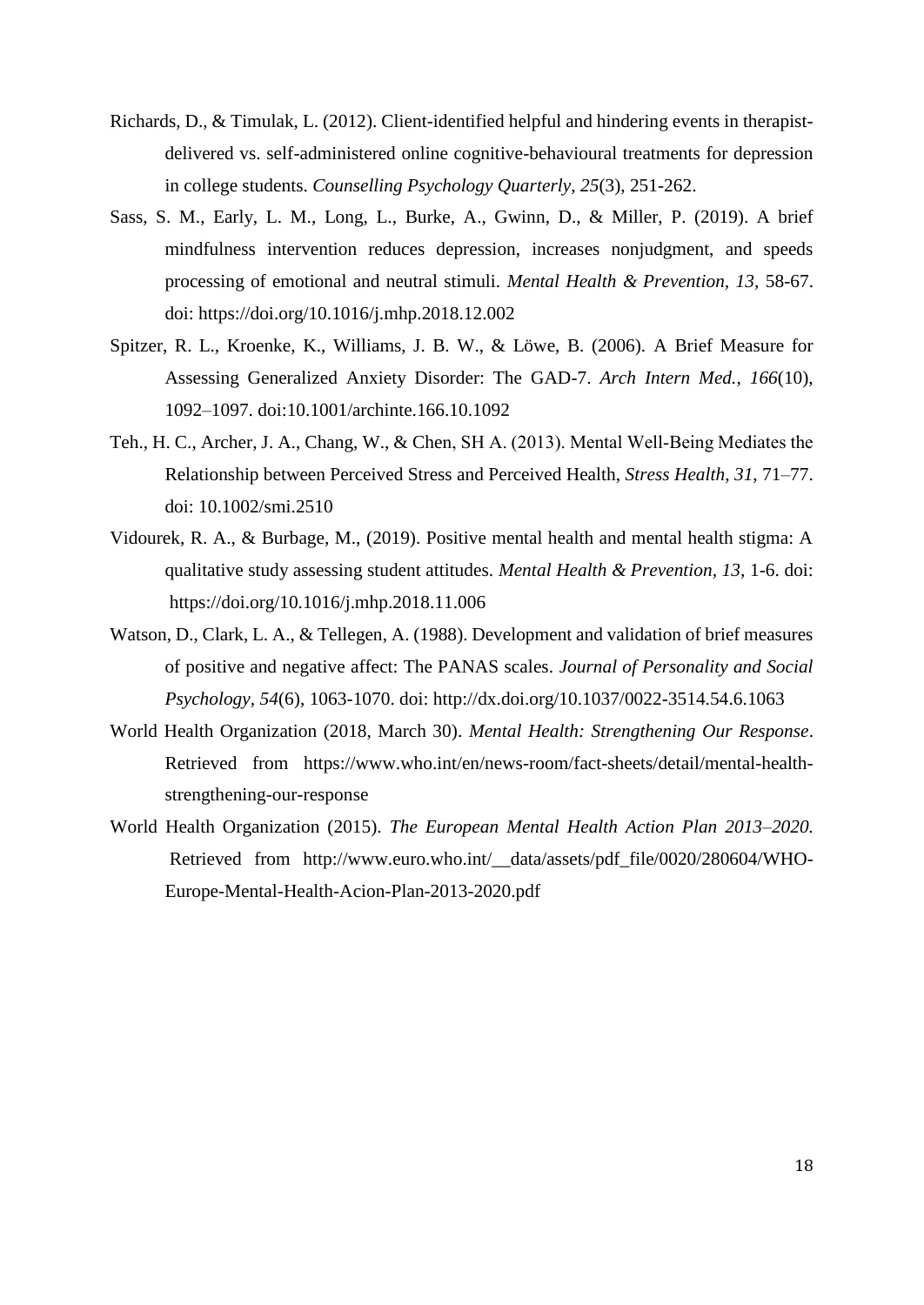# **Appendices**

# <span id="page-18-0"></span>Appendix A

Semi-structured interview questions

- 1. Did you complete all 14 days in the app?  $\rightarrow$  if not: why?
- 2. How sincerely did you do the exercises?
- 3. Do you think the intervention had an effect on your mental well-being?
- 4. What did you like about the app?
- 5. What didn't you like about the app?
- 6. What would you change or improve about the app?

# Appendix B

# Table 1

# *Descriptive statistics and the Shapiro Wilk normality test of the questionnaires*

|                        |                              | Pre-test          |           |                              | Post-test         |           |
|------------------------|------------------------------|-------------------|-----------|------------------------------|-------------------|-----------|
|                        | Shapiro Wilk<br>significance | Mean sum<br>score | <b>SE</b> | Shapiro Wilk<br>significance | Mean sum<br>score | <b>SE</b> |
| <b>Positive Affect</b> | .202                         | 32.80             | 1.94      | .638                         | 33.80             | 1.58      |
| (PANAS)                |                              |                   |           |                              |                   |           |
| <b>Negative Affect</b> | .698                         | 21.20             | 1.85      | .918                         | 20.20             | 2.21      |
| (PANAS)                |                              |                   |           |                              |                   |           |
| Mental well-           | .629                         | 64.30             | 3.36      | .602                         | 66.20             | 2.87      |
| being (MHC-SF)         |                              |                   |           |                              |                   |           |
| Anxiety (GAD-          | .164                         | 11.20             | 0.99      | .884                         | 12.40             | 0.98      |
| 7)                     |                              |                   |           |                              |                   |           |